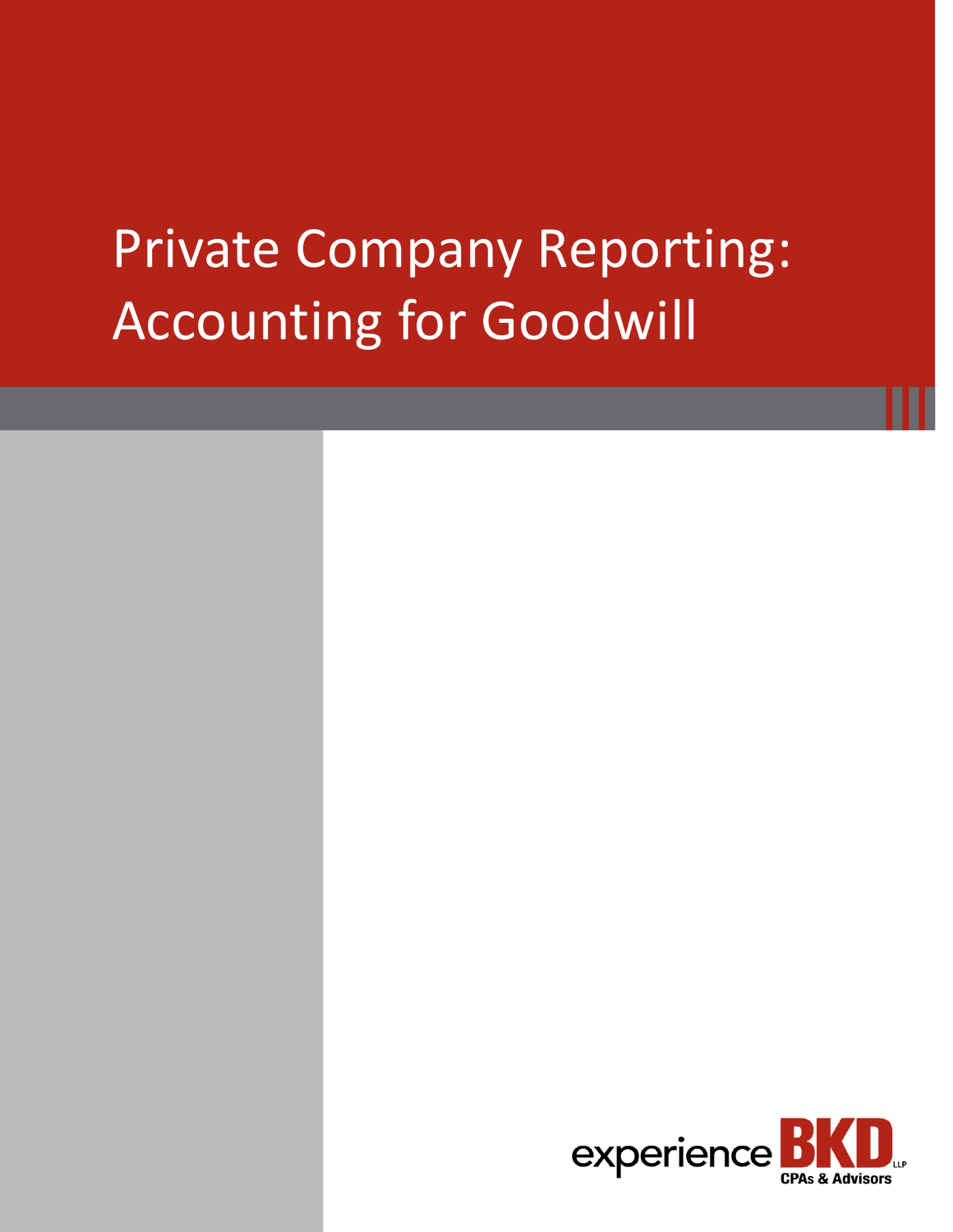| Private Company Reporting: Accounting for Goodwill |
|----------------------------------------------------|
|                                                    |

# Table of Contents

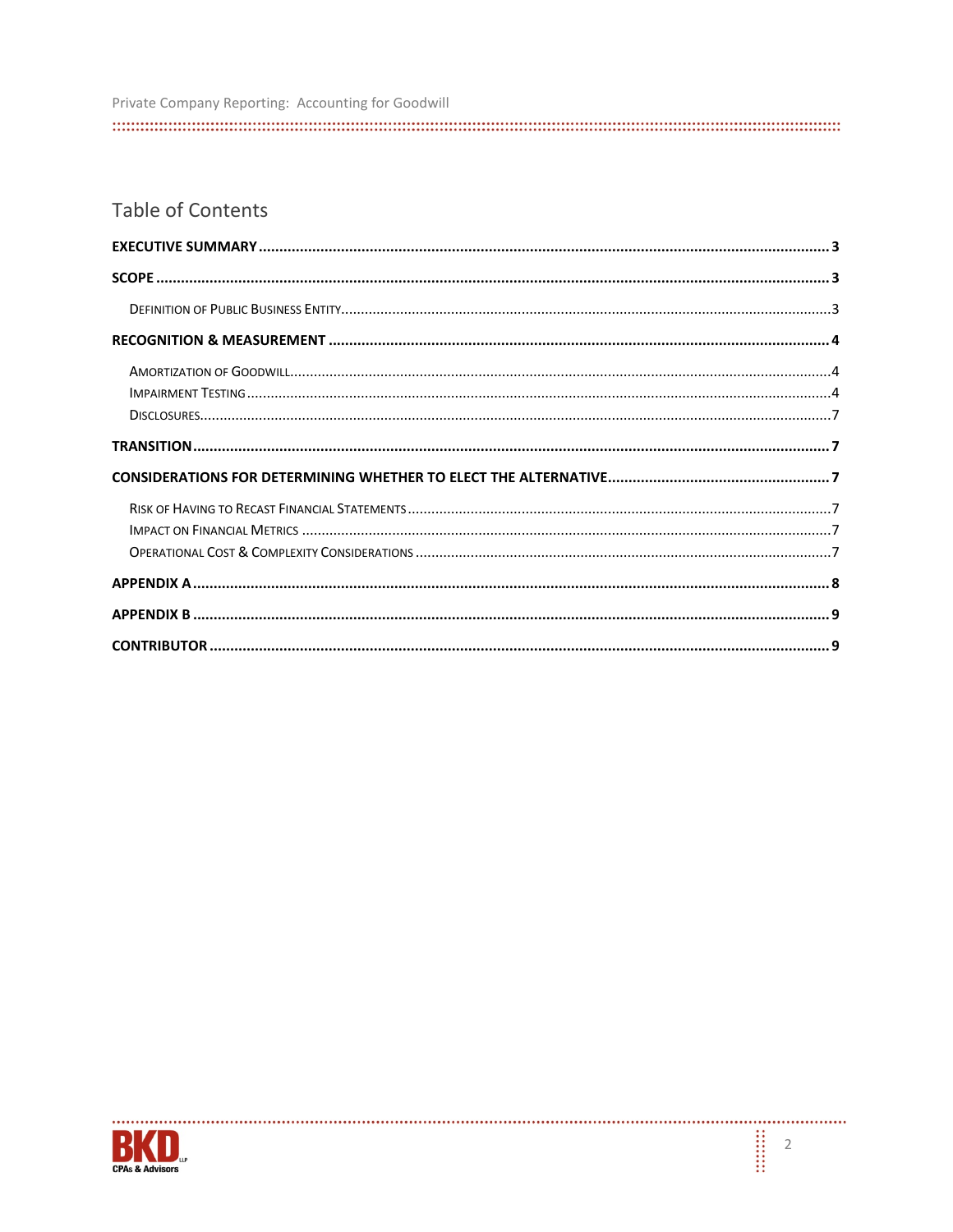## <span id="page-2-0"></span>Executive Summary

In January 2014, the Financial Accounting Standards Board (FASB) issued Accounting Standard Update (ASU) 2014- 02, *Intangibles – Goodwill and Other (Topic 350): Accounting for Goodwill*. ASU 2014-02 provides private companies with an alternative for accounting for goodwill subsequent to its initial recognition. The update is based on recommendations from the Private Company Council (PCC) and is intended to simplify the subsequent accounting for goodwill while still providing useful information to financial statement users. Private companies electing the accounting alternative will amortize goodwill on a straight-line basis over 10 years, or a period of less than 10 years if they can demonstrate that another useful life is more appropriate. Upon electing the accounting alternative, private companies will be required to make an accounting policy election to test goodwill for impairment at either the entity level or the reporting unit level. Goodwill no longer will be tested for impairment annually; instead, it will be tested for impairment only when a triggering event occurs indicating the fair value of the entity (or reporting unit) may be below its carrying amount. Upon the occurrence of a triggering event, a simpler, one-step impairment test will be performed.

The accounting alternative, if elected, should be applied prospectively to all goodwill existing as of the beginning of the period of adoption, as well as to all new goodwill generated from business combinations in the first annual period beginning after December 15, 2014, and interim periods within annual periods beginning after December 15, 2015. Early application is permitted, including for any annual or interim period for which financial statements have not yet been made available for issuance.

## <span id="page-2-1"></span>Scope

ASU 2014-02 is applicable to private companies, defined as all entities except public business entities (PBE) as defined in ASU 2013-12, *Definition of a Public Business Entity*, not-for-profit entities and employee benefit plans within scope of ASC Topics 960, 962 and 965. Entities within the scope of the ASU may elect the alternative by making an accounting policy election. The election to apply the goodwill alternative is an "all or nothing" decision—that is, all aspects of the accounting alternative must be applied to all existing and future goodwill. Private companies initially adopting the alternative do not need to establish preferability for using the alternative. However, private companies making the initial election to use the alternative in the year of adoption and who then decide to change that election in later reporting periods would have to establish preferability.

### <span id="page-2-2"></span>Definition of Public Business Entity

Understanding the definition of a public business entity is critical in determining which entities are not eligible to apply the accounting alternatives available to private companies.

ASU 2013-12 defines a public business entity as an entity meeting any of the following criteria:

- a) It is required by the U.S. Securities and Exchange Commission (SEC) to file or furnish financial statements, or does file or furnish financial statements (including voluntary filers) with the SEC—including other entities for which financial statements or financial information are required to be or are included in a filing.
- b) It is required by the *Securities Exchange Act of 1934*, as amended, or rules or regulations promulgated under the act, to file or furnish financial statements with a regulatory agency other than the SEC.
- c) It is required to file or furnish financial statements with a foreign or domestic regulatory agency in preparation for sale of, or for purposes of issuing, securities not subject to contractual restrictions on transfer.
- d) It has issued, or is a conduit bond obligor for, securities that are traded, listed or quoted on an exchange or an over-the-counter market.
- e) It has one or more securities not subject to contractual restrictions on transfer and is required by law,



**Hilling**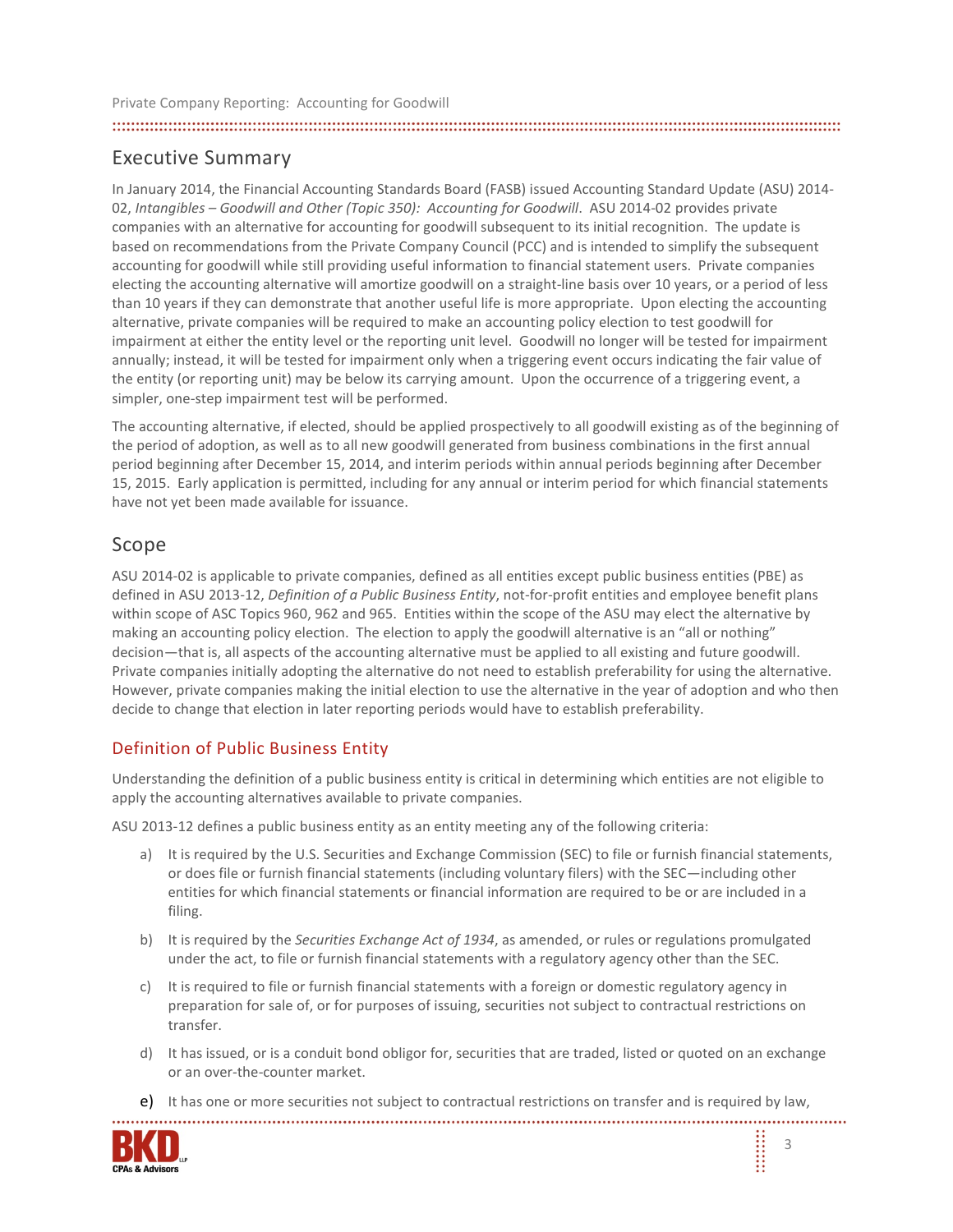contract or regulation to prepare U.S. generally accepted accounting principles (GAAP) financial statements (including footnotes) and make them publicly available on a periodic basis, *e.g.*, interim or annual periods. An entity must meet both of these conditions to meet this criterion.

It is important to note the new definition of a public business entity is broader than what previously was considered public. An entity may meet the definition of a public business entity solely because its financial statements or financial information are required to be included in a filing with the SEC, such as under Regulation S-X, Rule 3-09, *Separate Financial Statements of Subsidiaries Not Consolidated and 50 Percent or Less Owned Persons*, or Regulation S-X, Rule 3-05, *Financial Statements of Businesses Acquired or to Be Acquired*, and Regulation S-X, Rule 4-08(g), *Summarized Financial Information*. When an entity's financial statements are required to be included in a filing with the SEC, those financial statements must be prepared using the same accounting principles as a public business entity, which means the entity's financial statements would need to be retrospectively adjusted to unwind any previously elected private company alternatives. In that case, the entity only is a public business entity for purposes of financial statements filed or furnished with the SEC. The entity would not be considered a public business entity for purposes of its standalone financial statements not filed or furnished with the SEC.

## <span id="page-3-0"></span>Recognition & Measurement

#### <span id="page-3-1"></span>Amortization of Goodwill

Private companies electing the accounting alternative will amortize goodwill on a straight-line basis over 10 years, or a period less than 10 years if they can demonstrate another useful life is more appropriate. For example, if an entity enters into a business combination primarily for the purpose of acquiring certain machinery and equipment with a remaining useful life of seven years, it may be appropriate to amortize the goodwill over the seven-year useful life of the machinery and equipment if it chooses to do so. Although companies can identity a shorter useful life when appropriate, there is no requirement to consider a shorter life; companies can default to using a 10-year amortization period without justification.

Under the alternative, companies can revise remaining useful life of goodwill when events occur or circumstances change indicating revision of the remaining period of amortization is warranted; however, there is no requirement to do so. In any case, the cumulative amortization period should not exceed 10 years. If the remaining useful life is revised, the remaining carrying amount of goodwill should be amortized prospectively on a straight-line basis over the revised remaining useful life.

The accounting alternative applies to U.S. GAAP financial statements and does not change amortization requirements under the tax law. Companies can expect to recognize a deferred tax asset or liability due to differences in the amortization period for book and tax—a maximum life of 10 years for book versus 15 years for tax.

#### <span id="page-3-2"></span>Impairment Testing

Upon electing the accounting alternative, private companies are required to make an accounting policy election to test goodwill for impairment at either the entity level or the reporting-unit level. Under the alternative, private companies no longer will be required to perform annual goodwill impairment testing; instead, goodwill will be tested for impairment only in the case of a "triggering event," which indicates it is more likely than not (a likelihood of more than 50 percent) that the fair value of the entity or reporting unit may be below its carrying amount. Examples of such triggering events are listed in Appendix B. The list in Appendix B is not all-inclusive; companies should consider other relevant events and circumstances that affect the fair value of the entity or reporting unit in determining whether a triggering event has occurred.

When a triggering event occurs, private companies will continue to have the option to first assess qualitative factors to determine whether it is necessary to perform the quantitative impairment test. Although the qualitative 



**Hilling**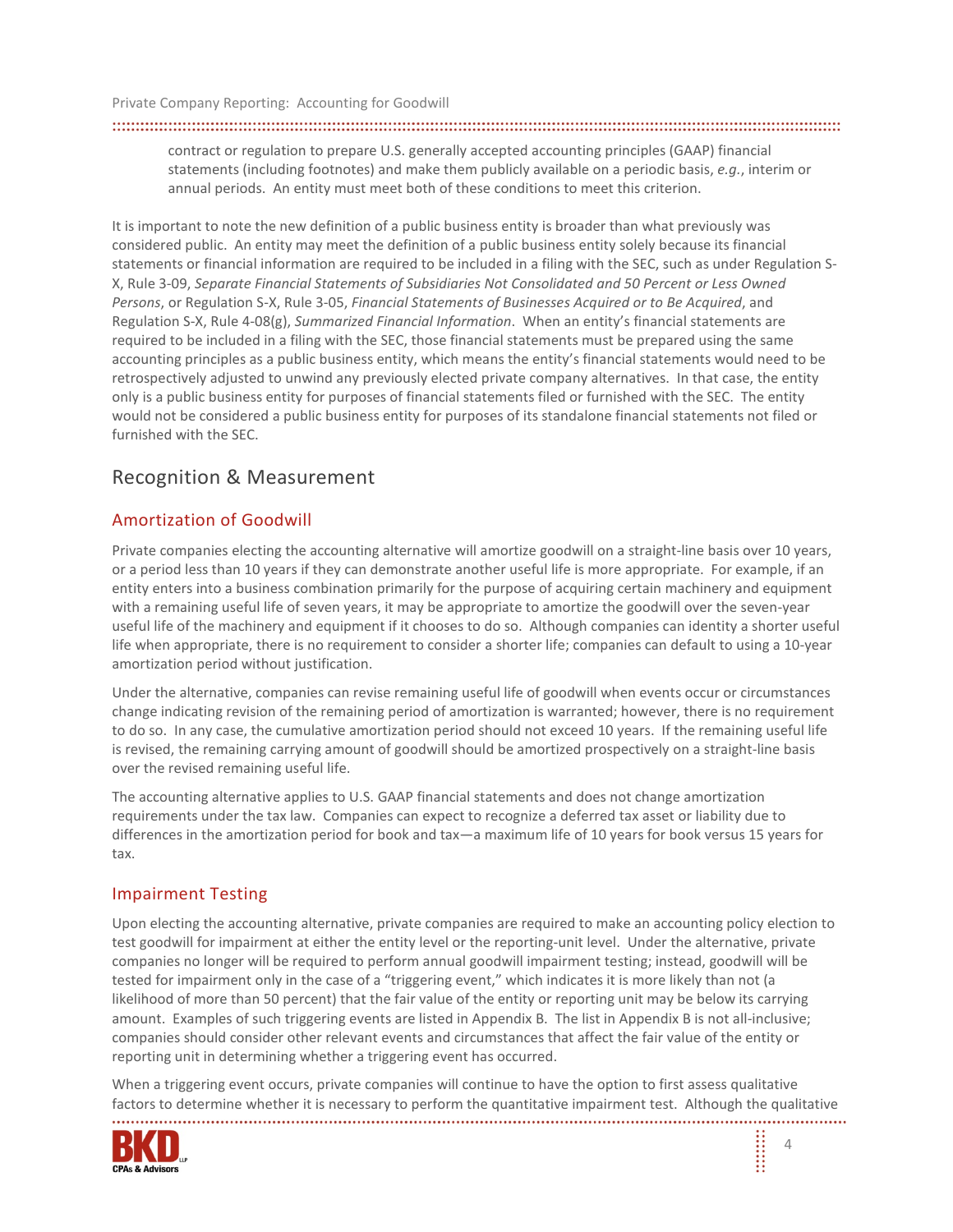#### 

assessment still is available to be used by companies electing the alternative, it may not be the best approach since companies already would have determined a triggering event has occurred, indicating possible impairment.

If the quantitative test is necessary, the private company would perform a simpler, one-step impairment test comparing the fair value of the entity (or reporting unit) with its carrying value. The excess carrying value over fair value, if any, would represent the impairment loss. Step Two of the goodwill impairment test, *i.e.*, the hypothetical purchase price allocation, is not required under the alternative.

Companies will allocate goodwill impairment losses, if any, to individual amortizable units of goodwill of the entity (or the reporting unit) on a prorated basis using their relative carrying amounts, or using another reasonable and rational approach. After a goodwill impairment loss is recognized, the adjusted carrying amount of goodwill should be amortized over its remaining useful life. Subsequent reversal of a previously recognized goodwill impairment loss is prohibited.

The following flowchart from ASU 2014-07 provides an overview of the accounting alternative for entities within its scope.

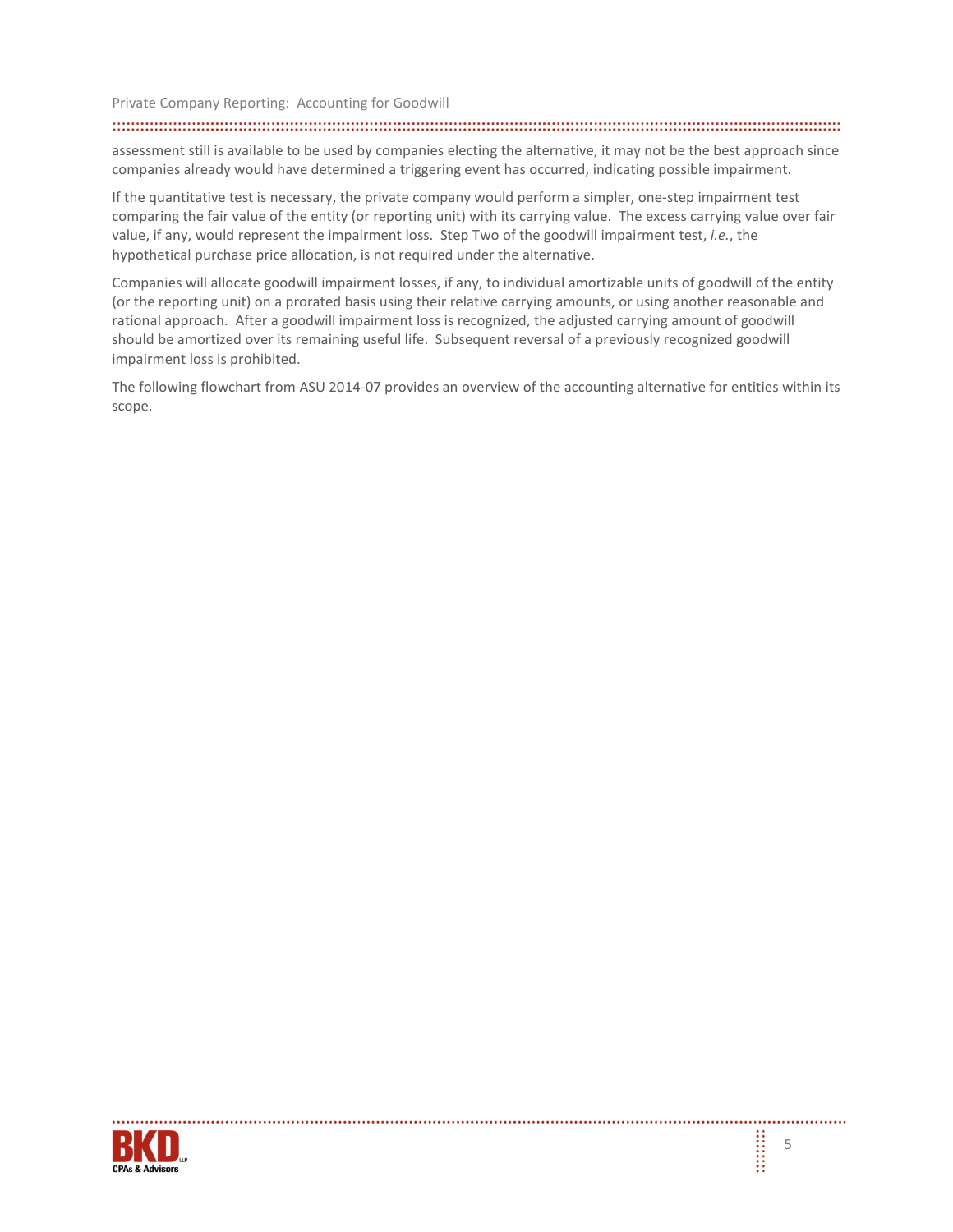

*Note: An entity has the unconditional option to skip the qualitative assessment and proceed directly to calculating the fair value of the entity (or the reporting unit) and comparing that value with its carrying amount, including goodwill.*

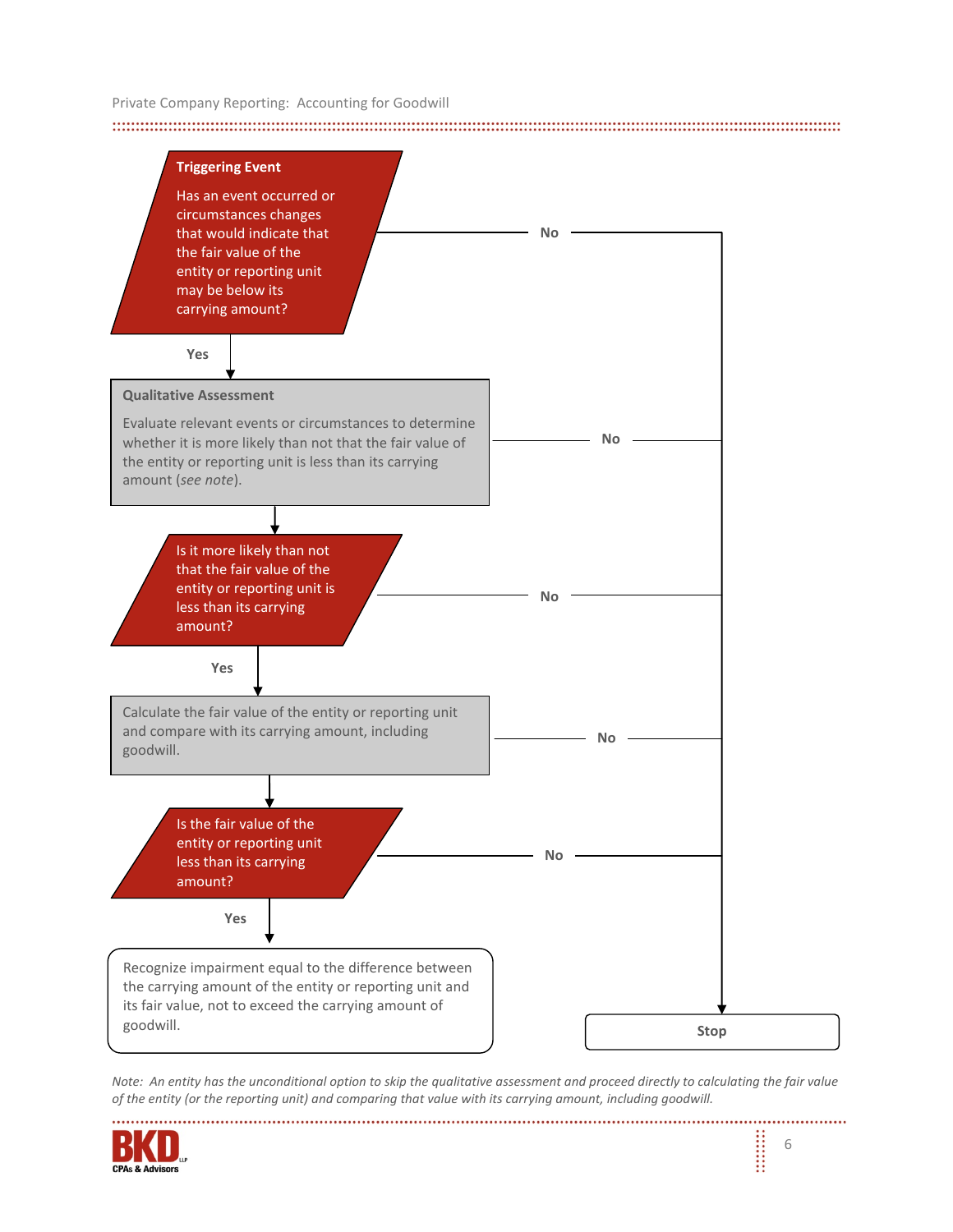Although simplified, goodwill impairment testing may not be easy. The triggering criteria are subjective and require professional judgment. If a triggering event occurs, management still will need to estimate fair value of the entity or reporting unit, which may be challenging and require valuation expertise.

#### <span id="page-6-0"></span>**Disclosures**

Disclosure requirements under the alternative are similar to the disclosures currently required under U.S. GAAP, except that changes in goodwill are not required to be presented in a tabular reconciliation. In addition, the disclosures required for finite-lived intangible assets would be applicable to goodwill subject to amortization. Appendix A provides a comprehensive list of presentation and disclosure requirements for goodwill accounted for under the alternative.

## <span id="page-6-1"></span>**Transition**

Private companies electing the goodwill accounting alternative should apply the guidance prospectively for goodwill recognized in annual periods beginning after December 15, 2014, and interim periods within annual periods beginning after December 15, 2015. Goodwill existing at the beginning of the period of adoption should be amortized prospectively over 10 years, or less than 10 years if the entity can demonstrate another useful life is more appropriate. Early application is permitted for any annual or interim period for which an entity's financial statements have not yet been made available for issuance. Upon adoption of the accounting alternative, an entity shall make an accounting policy election to test goodwill for impairment at either the entity level or the reportingunit level.

## <span id="page-6-2"></span>Considerations for Determining Whether to Elect the Alternative

#### <span id="page-6-3"></span>Risk of Having to Recast Financial Statements

Private companies should be cautious when determining whether to elect the accounting alternative. In making this determination, companies should consider the following:

- What is the likelihood the private company will go public or be acquired by a public company? Since FASB and the SEC have not provided any transition guidance, a private company electing the alternative that subsequently becomes a public business entity would have to retrospectively apply the accounting requirements for PBEs for all periods presented.
- Will lenders, creditors and equity investors accept financial statements that use the accounting alternative? Private companies may want to communicate with stakeholders before electing the alternative to make sure using alternative would be acceptable.

Some private companies may choose to stick with the current standard to avoid having to recast financial statements without using the alternative, as the potential cost of restatements may outweigh the interim benefits if the election is made and financial statements have to be recast.

#### <span id="page-6-4"></span>Impact on Financial Metrics

Although the additional amortization expense that results from electing the alternative will have a negative effect on earnings, it will have no effect on EBITDA, the metric commonly used when equating profitability and efficiency ratios for a private company.

#### <span id="page-6-5"></span>Operational Cost & Complexity Considerations

Private companies electing the alternative can anticipate annual savings in terms of human resources due to the reduced frequency and complexity of the impairment testing. Annual impairment testing will not be required; when a triggering event does warrant impairment testing, private companies may elect to perform the test at the



li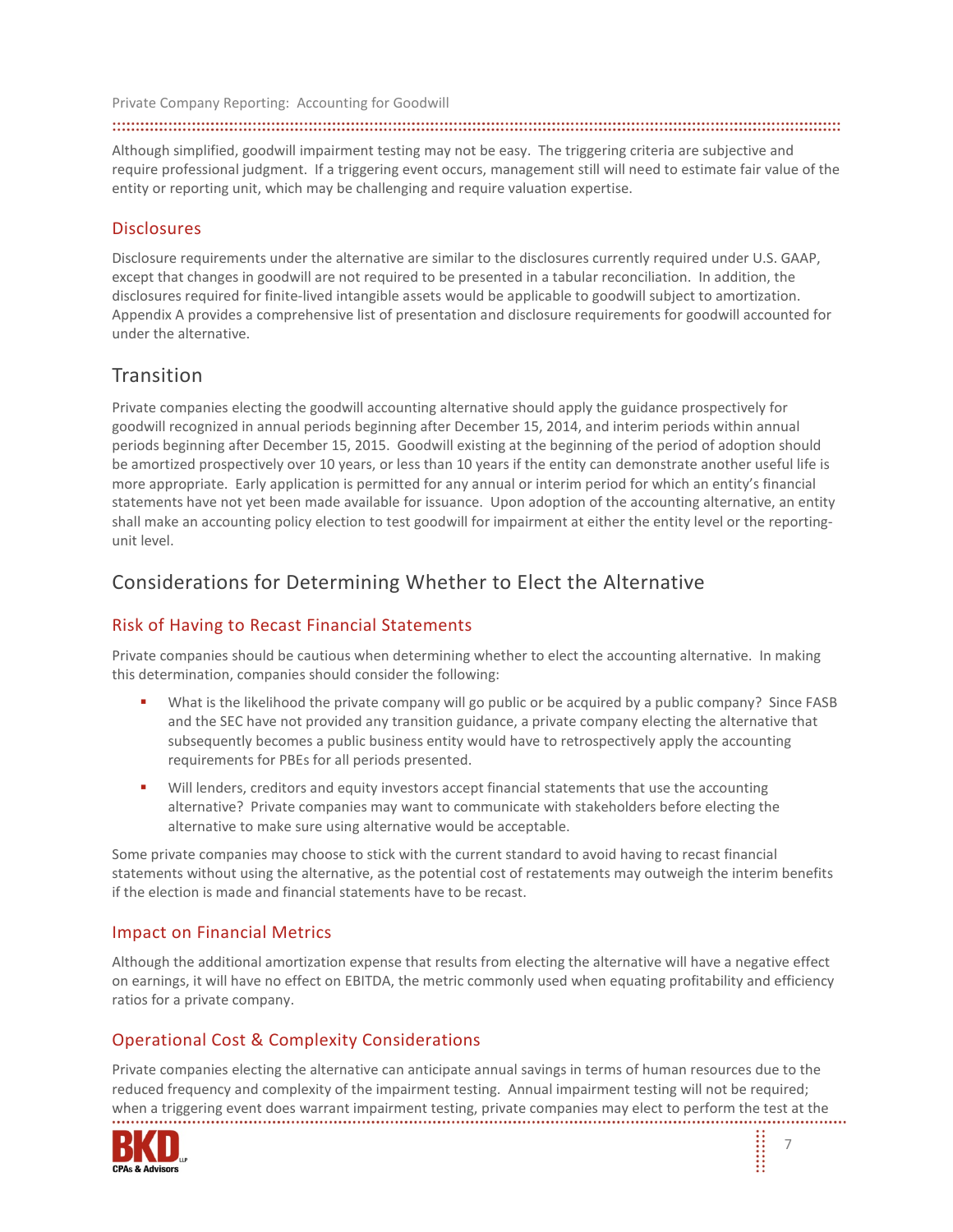entity level versus the reporting unit level. Private companies also will avoid the complicated and costly exercises of determining the amount of the impairment through application of a hypothetical purchase price allocation.

## <span id="page-7-0"></span>Appendix A

Appendix A summarizes presentation and disclosure requirements for goodwill accounted for under the alternative.

| Presentation & Disclosure Requirements Under Goodwill Accounting Alternative                                                                                                |                                                                                                                                                                                                                                                                                                                                                                                                                                          |  |
|-----------------------------------------------------------------------------------------------------------------------------------------------------------------------------|------------------------------------------------------------------------------------------------------------------------------------------------------------------------------------------------------------------------------------------------------------------------------------------------------------------------------------------------------------------------------------------------------------------------------------------|--|
| Presentation                                                                                                                                                                | The aggregate amount of goodwill, net of accumulated amortization<br>and impairment, shall be presented as a separate line item in the<br>statement of financial position.                                                                                                                                                                                                                                                               |  |
|                                                                                                                                                                             | The amortization and aggregate amount of impairment of goodwill<br>٠<br>shall be presented in income statement line items within continuing<br>operations unless the amortization or a goodwill impairment loss is<br>associated with a discontinued operation.                                                                                                                                                                          |  |
|                                                                                                                                                                             | ×<br>If impairment loss is not presented as a separate line item, the notes<br>must disclose the caption in the income statement in which the<br>impairment loss is included and the amount of the impairment loss.<br>Likewise, if the aggregate amortization expense is not presented as a<br>separate line item on the face of the financial statements, the notes<br>must include the aggregate amortization expense for the period. |  |
| Required disclosures in the<br>notes to financial statements for<br>any additions to goodwill in each<br>period for which a statement of<br>financial position is presented | The amount assigned to goodwill in total and by major business<br>×,<br>combination or reorganization event resulting in fresh-start<br>reporting                                                                                                                                                                                                                                                                                        |  |
|                                                                                                                                                                             | The weighted-average amortization period in total and by major<br>business combination or by reorganization event resulting in fresh-<br>start reporting                                                                                                                                                                                                                                                                                 |  |
| Required disclosures in the<br>financial statements or notes to<br>the financial statements for each<br>period for which a statement of<br>financial position is presented  | Gross carrying amount of goodwill, accumulated amortization and<br>ш<br>accumulated impairment loss                                                                                                                                                                                                                                                                                                                                      |  |
|                                                                                                                                                                             | Aggregate amortization expense for the period                                                                                                                                                                                                                                                                                                                                                                                            |  |
|                                                                                                                                                                             | Certain goodwill included in a disposal group classified as held for<br>٠<br>sale and certain goodwill derecognized during the period                                                                                                                                                                                                                                                                                                    |  |
| For each goodwill impairment                                                                                                                                                | A description of facts and circumstances leading to the impairment<br>a,                                                                                                                                                                                                                                                                                                                                                                 |  |
| loss recognized, required<br>disclosures in the notes to the<br>financial statements that include<br>the period in which the<br>impairment loss is recognized               | The amount of impairment loss and the method of determining fair<br>a,<br>value of the entity or the reporting unit, whether based on prices of<br>comparable businesses, a present value or other valuation technique<br>or a combination of those methods                                                                                                                                                                              |  |
|                                                                                                                                                                             | The caption in the income statement in which the impairment loss is<br>٠<br>included                                                                                                                                                                                                                                                                                                                                                     |  |
|                                                                                                                                                                             | The method of allocating impairment loss to the individual<br>٠<br>amortizable units of goodwill                                                                                                                                                                                                                                                                                                                                         |  |